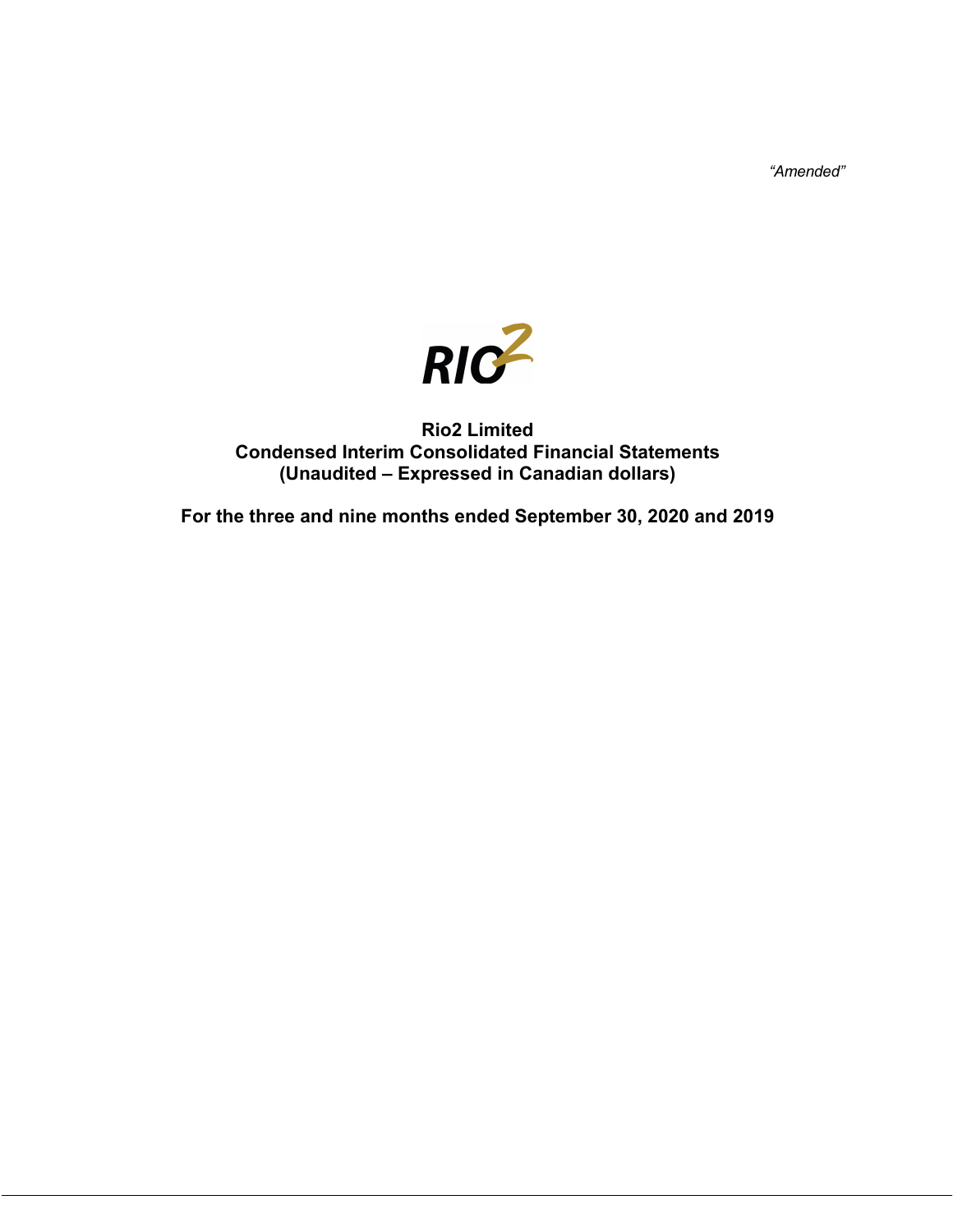# **RIO2 LIMITED Condensed Interim Consolidated Statements of Financial Position As at September 30, 2020 and December 31, 2019 (Unaudited - Expressed in Canadian dollars)**

|                                                    | September 30,<br>2020 |                | December 31,<br>2019 |
|----------------------------------------------------|-----------------------|----------------|----------------------|
| <b>ASSETS</b>                                      |                       |                |                      |
| <b>Current Assets</b>                              |                       |                |                      |
| Cash                                               | \$<br>2,914,336       | \$             | 5,410,836            |
| Short term investments (Note 6)                    | 7,061,141             |                | 14,060,407           |
| Interest receivable                                |                       |                | 93,301               |
| Input taxes recoverable (Note 7)                   | 8,092                 |                | 7,071                |
| Prepaid expenses<br>Right of use asset (Note 8)    | 500,774<br>250,176    |                | 117,791              |
|                                                    |                       |                |                      |
| Total current assets                               | \$<br>10,734,519      |                | 19,689,406           |
| Input taxes recoverable (Note 7)                   | 10,449,979            |                | 10,475,986           |
| Property and equipment (Note 9)                    | 302,185               |                | 236,746              |
| Right of use asset (Note 8)                        | 385,295               |                |                      |
| Exploration and evaluation assets (Note 10)        | 73,317,748            |                | 63,652,290           |
|                                                    | \$<br>95,189,726      | \$             | 94,054,428           |
| <b>LIABILITIES</b>                                 |                       |                |                      |
| <b>Current Liabilities</b>                         |                       |                |                      |
| Accounts payable and accrued liabilities (Note 11) | \$<br>574,277         | \$             | 3,870,208            |
| Lease liability (Note 8)                           | 240,723               |                |                      |
| <b>Total current liabilities</b>                   | \$<br>815,000         | $\mathfrak{S}$ | 3,870,208            |
| Lease liability (Note 8)                           | 371,345               |                |                      |
| Asset retirement obligation (Note 12)              | 4,366,471             |                |                      |
|                                                    | \$<br>5,552,816       | \$             | 3,870,208            |
| <b>SHAREHOLDERS' EQUITY</b>                        |                       |                |                      |
| Capital stock (Note 13)                            | \$<br>125,580,451     |                | 119,966,686          |
| Reserves (Note 13)                                 | 9,223,150             |                | 8,242,121            |
| <b>Deficit</b>                                     | (45, 166, 691)        |                | (38,024,587)         |
|                                                    | 89,636,910            |                | 90,184,220           |
|                                                    | \$<br>95,189,726      | \$             | 94,054,428           |

Nature of operations and going concern uncertainty *(Note 1)*

See accompanying notes to the condensed interim consolidated financial statements

*"Alexander Black" "Klaus Zeitler"*

**Alexander Black, CEO, President and Director**

**Klaus Zeitler, Chairman and Director**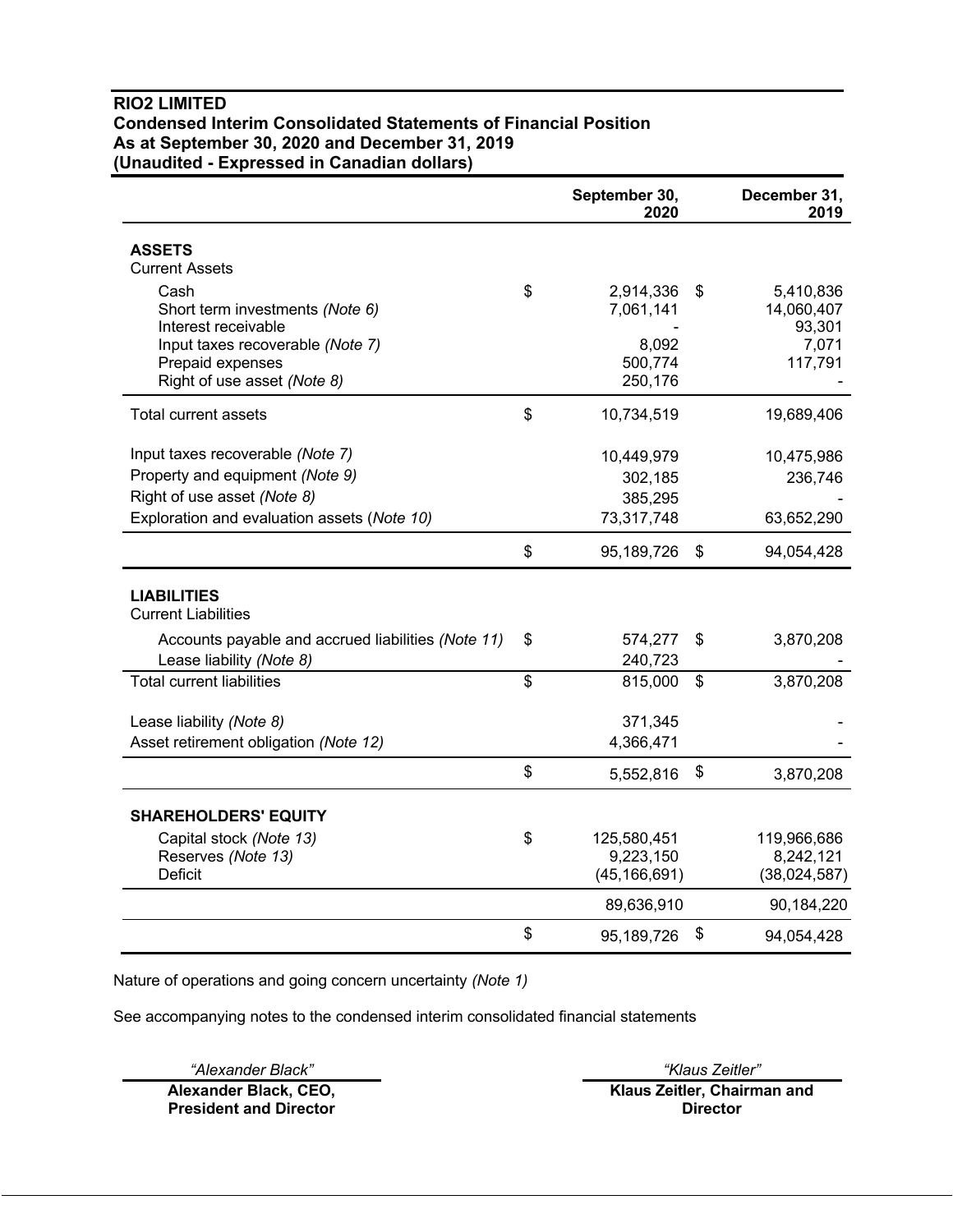# **RIO2 LIMITED Condensed Interim Consolidated Statements of Comprehensive Loss For the three and nine months ended September 30, 2020 and 2019 (Unaudited - Expressed in Canadian dollars)**

|                                                                                                                                                                                                                                                    |                                                                                                                     | Three months ended<br>September 30                                                                                           | Nine months ended<br>September 30                                                                                             |                                                                                                                             |
|----------------------------------------------------------------------------------------------------------------------------------------------------------------------------------------------------------------------------------------------------|---------------------------------------------------------------------------------------------------------------------|------------------------------------------------------------------------------------------------------------------------------|-------------------------------------------------------------------------------------------------------------------------------|-----------------------------------------------------------------------------------------------------------------------------|
|                                                                                                                                                                                                                                                    | 2020                                                                                                                | 2019                                                                                                                         | 2020                                                                                                                          | 2019                                                                                                                        |
| <b>Expenses</b>                                                                                                                                                                                                                                    |                                                                                                                     |                                                                                                                              |                                                                                                                               |                                                                                                                             |
| Employment costs (Note 14)<br>Share based compensation (Note 13)<br>Office and miscellaneous<br>Professional fees<br>Filing and transfer agent fees<br>Directors' fees<br>Investor relations<br><b>Exploration costs</b><br>Travel<br>Amortization | \$1,237,991<br>610,565<br>246.622<br>238,185<br>86,865<br>68,249<br>65,084<br>30.904<br>1,317<br>816<br>\$2,586,598 | 1,060,238<br>\$<br>392,883<br>32.714<br>75,124<br>16,292<br>55,250<br>23,567<br>125,712<br>(67, 104)<br>9,722<br>\$1,724,398 | \$3,470,692<br>1,759,009<br>579.987<br>570,701<br>154,358<br>163,499<br>341,034<br>134,464<br>76,585<br>55,924<br>\$7,306,253 | \$3,484,493<br>1,227,299<br>291,970<br>590,548<br>82,955<br>55,250<br>83,896<br>181,129<br>119,176<br>48,959<br>\$6,165,675 |
| Other expense (income)                                                                                                                                                                                                                             |                                                                                                                     |                                                                                                                              |                                                                                                                               |                                                                                                                             |
| Foreign exchange loss (gain)<br>Interest income                                                                                                                                                                                                    | (182, 294)<br>(14, 226)                                                                                             | 701,197<br>(44, 685)                                                                                                         | (53,027)<br>(111, 122)                                                                                                        | 734,438<br>(44,685)                                                                                                         |
| Net Loss and Comprehensive Loss for the<br><b>Period</b>                                                                                                                                                                                           | \$2,390,078                                                                                                         | \$2,380,910                                                                                                                  | \$7,142,104                                                                                                                   | \$6,855,428                                                                                                                 |
| <b>Basic and Diluted Loss per Common</b><br><b>Share</b>                                                                                                                                                                                           | 0.01                                                                                                                | 0.02                                                                                                                         | 0.04                                                                                                                          | 0.05                                                                                                                        |
| <b>Weighted Average Number of Common</b><br><b>Shares Outstanding</b>                                                                                                                                                                              | 187,585,024                                                                                                         | 150,872,151                                                                                                                  | 183,640,874                                                                                                                   | 125,821,764                                                                                                                 |

See accompanying notes to the condensed interim consolidated financial statements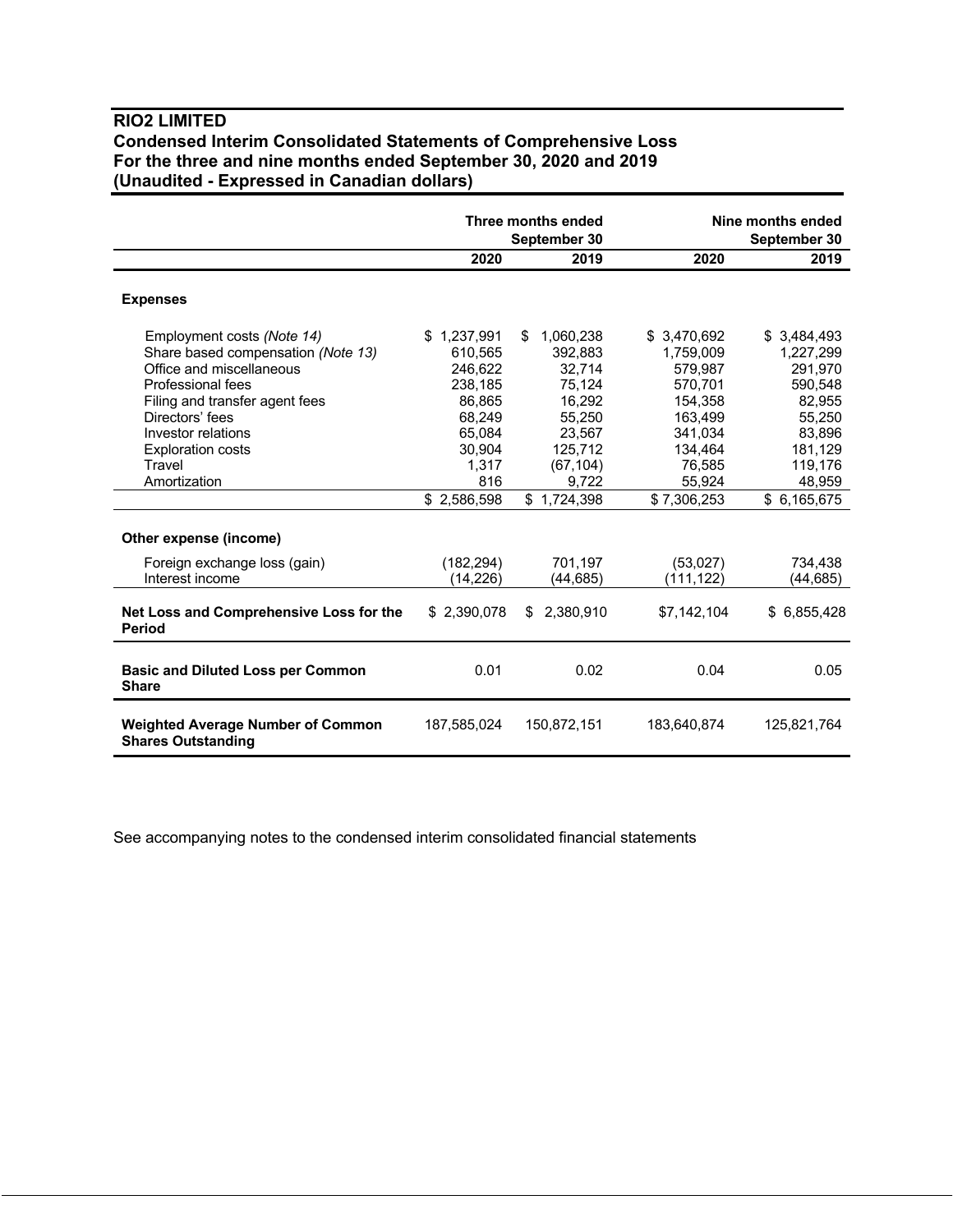# **RIO2 LIMITED Condensed Interim Consolidated Statements of Changes in Shareholders' Equity**

**For the nine months ended September 30, 2020 and 2019**

**(Unaudited - Expressed in Canadian dollars)**

|                                                 | <b>Capital Stock</b> |     |             |    |            |                      |                                                  |
|-------------------------------------------------|----------------------|-----|-------------|----|------------|----------------------|--------------------------------------------------|
|                                                 | Number of<br>shares  |     | Amount      |    | Reserves   | <b>Deficit</b>       | Total<br>shareholders'<br>equity<br>(deficiency) |
| Balance, as at December 31, 2018                | 103,022,073          |     | 89,426,543  |    | 6,959,468  | (27, 632, 055)       | 68,753,956                                       |
| Private placements, net of share issuance costs | 77,717,391           |     | 29,934,199  |    |            |                      | 29,934,199                                       |
| Stock options exercised                         | 42,906               |     | 34,130      |    | (21, 258)  |                      | 12,872                                           |
| Share based compensation - stock options        |                      |     |             |    | 1,087,808  |                      | 1,087,808                                        |
| Share based compensation - RSUs                 |                      |     |             |    | 139,491    |                      | 139,491                                          |
| Net loss for the period                         |                      |     |             |    |            | (6,855,428)          | (6,855,428)                                      |
| Balance, as at September 30, 2019               | 180,782,370          | \$  | 119,394,872 | S. | 8,165,509  | \$<br>(34, 487, 483) | \$<br>93,072,898                                 |
|                                                 |                      |     |             |    |            |                      |                                                  |
| Balance, as at December 31, 2019                | 181,431,278          | -\$ | 119,966,686 | \$ | 8,242,121  | \$<br>(38,024,587)   | \$<br>90,184,220                                 |
| Common shares issued for vested RSUs            | 424,474              |     | 327,567     |    | (327, 567) | -                    |                                                  |
| Stock options exercised                         | 958,130              |     | 950,858     |    | (450, 413) |                      | 500,445                                          |
| Share purchase warrants exercised               | 7,356,419            |     | 4,335,340   |    |            |                      | 4,335,340                                        |
| Share based compensation - stock options        |                      |     |             |    | 1,691,029  |                      | 1,691,029                                        |
| Share based compensation - RSUs                 |                      |     |             |    | 67,980     |                      | 67,980                                           |
| Net loss for the period                         |                      |     |             |    |            | (7, 142, 104)        | (7, 142, 104)                                    |
| Balance, as at September 30, 2020               | 190,170,301          | \$  | 125,580,451 | \$ | 9,223,150  | \$<br>(45, 166, 691) | \$<br>89,636,910                                 |

See accompanying notes to the condensed interim consolidated financial statements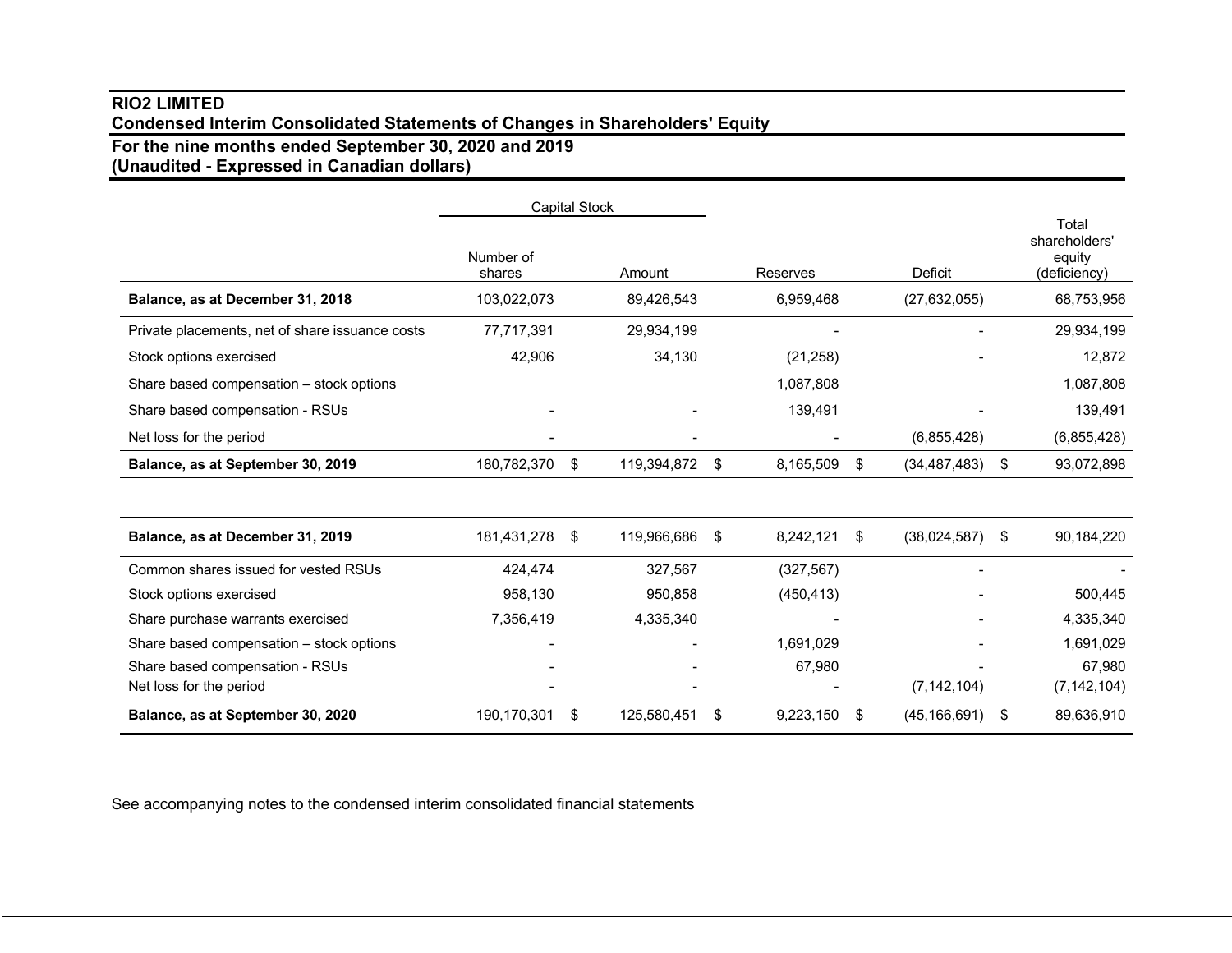# **RIO 2 LIMITED Condensed Interim Consolidated Statements of Cash Flows For the nine months ended September 30, 2020 and 2019 (Unaudited - Expressed in Canadian dollars)**

|                                                               | Nine months ended<br>September 30, 2020 | Nine months ended<br><b>September 30, 2019</b> |  |  |
|---------------------------------------------------------------|-----------------------------------------|------------------------------------------------|--|--|
| <b>Operating activities</b>                                   |                                         |                                                |  |  |
| Net loss for the period                                       | \$<br>(7, 142, 104)                     | \$<br>(6,855,428)                              |  |  |
| Items not involving cash                                      |                                         |                                                |  |  |
| Share based compensation                                      | 1,759,009                               | 1,227,299                                      |  |  |
| Amortization                                                  | 55,924                                  | 54,022                                         |  |  |
| Change in non-cash components of working capital              |                                         |                                                |  |  |
| Input taxes recoverable                                       | (1,021)                                 | (184, 834)                                     |  |  |
| Interest receivable                                           | 93,301                                  | (42, 815)                                      |  |  |
| Prepaid expenses                                              | (375, 789)                              | 16,184                                         |  |  |
| Change in estimate of lease liabilities                       | (23, 403)                               |                                                |  |  |
| Accounts payable and accrued liabilities                      | (3,339,139)                             | (1,652,147)                                    |  |  |
| Cash used in operating activities                             | (8,973,222)<br>\$                       | (7,437,719)<br>\$                              |  |  |
| <b>Financing activities</b>                                   |                                         |                                                |  |  |
| Net proceeds from private placement                           |                                         | 29,934,199                                     |  |  |
| Proceeds received from exercise of stock options              | 500,445                                 | 12,872                                         |  |  |
| Proceeds received from exercise of share purchase<br>warrants | 4,335,340                               |                                                |  |  |
| Cash provided by financing activities                         | \$<br>4,835,785                         | \$<br>29,947,071                               |  |  |
| <b>Investing activities</b>                                   |                                         |                                                |  |  |
| Exploration and evaluation assets                             | (5,501,658)                             | (2,489,475)                                    |  |  |
| Short term investments                                        | 6,999,266                               | (19,000,000)                                   |  |  |
| Property and equipment                                        | (77, 821)                               | (5,064)                                        |  |  |
| Cash acquired in Lince acquisition (Note 5)                   | 33,187                                  |                                                |  |  |
| Input taxes recoverable                                       | 99,680                                  |                                                |  |  |
| Cash provided by (used in) investing activities               | \$<br>1,552,654                         | \$ (21, 494, 539)                              |  |  |
| <b>Effect of foreign exchange</b>                             | \$<br>88,283                            | \$                                             |  |  |
| Increase (decrease) in cash and cash equivalents              | (2,496,500)                             | 1,014,813                                      |  |  |
| Cash and cash equivalents - beginning of the period           | 5,410,836                               | 1,101,566                                      |  |  |
| Cash and cash equivalents - end of the period                 | \$<br>2,914,336                         | 2,116,379<br>\$                                |  |  |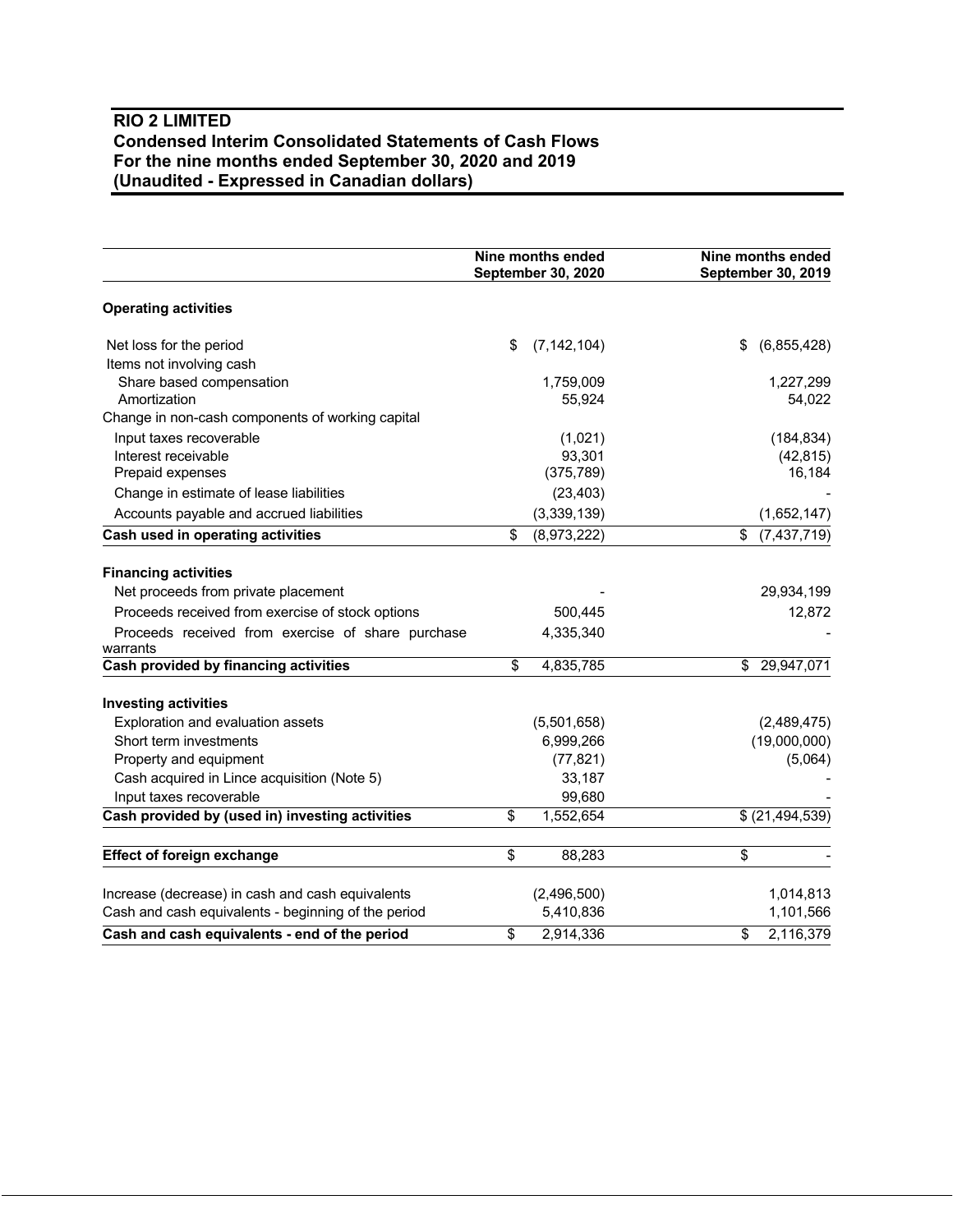#### **1. Nature of Operations and Going Concern**

Rio2 Limited ("Rio2" or the "Company") is the parent company of a consolidated group. The Company was incorporated under of the laws of the province of British Columbia on February 13, 1990 under the name of Prospector Consolidated Resources Inc. The Company changed its name to Prospector Resources Corp. on January 31, 2011 and its shares began trading on the TSX Venture Exchange ("TSXV") effective November 28, 2016 under the symbol PRR.

The Company continued from the Province of British Columbia to the Province of Ontario pursuant to a resolution passed by shareholders of the company at the Company's Annual General and Special Meeting (the "Meeting") held on April 21, 2017. In addition to the Continuance, the Company changed its name to Rio2 Limited ("Rio2") on April 27, 2017 pursuant to a resolution passed by the shareholders of the Company at the Meeting. On Friday, April 28, 2017, the common shares of the Company began to trade on the TSXV under the symbol "RIO".

On July 24, 2018, Rio2 announced that Rio2 Limited and Atacama Pacific Gold Corporation ("Atacama Pacific") completed a transaction by way of a court approved plan of arrangement through which the companies amalgamated as a single entity (the "Arrangement"). The combined company that resulted from the Arrangement continues to operate under the name Rio2 Limited and is managed by Rio2's existing executive team.

On September 7, 2018, Rio2 announced that the Company's common shares listed for trading on the Bolsa de Valores de Lima ("BVL") as of the opening of trading on September 7, 2018 under the ticker symbol "RIO". On March 14, 2019, Rio2 announced that the Company's common shares listed for trading on the OTCQX® Best Market under the ticker "RIOFF**".**

The Company's registered office is located at Suite 6000, 1 First Canadian Place, 100 King St. West, Toronto, ON, M5X 1E2 and its head office is at The Marine Building, 1260-355 Burrard Street, Vancouver, BC, V6C 2G8.

Rio2 is a mining company with a focus on development and mining operations with a team that has proven technical skills as well as a successful capital markets track record. Rio2 is focused on taking its Fenix Gold Project in Chile to production in the shortest possible timeframe based on a staged development strategy. In addition to the Fenix Gold Project in development in Chile, Rio2 Limited continues to pursue additional strategic acquisitions where it can deploy its operational excellence and responsible mining practices to build a multi-asset, multi-jurisdiction, precious metals company focused in the Americas.

The business of exploring for minerals involves a high degree of risk and there can be no assurance that any of the Company's current or future exploration programs will result in profitable mining operations. The Company has no source of revenue. These consolidated financial statements were prepared on a "going concern" basis, which assumes that the Company will be able to realize its assets and discharge its liabilities in the normal course of business. As of September 30, 2020, the Company had a working capital surplus of \$9,919,519 (December 31, 2019 – \$15,819,198). The Company does not currently hold any revenuegenerating properties and thereby continues to incur losses.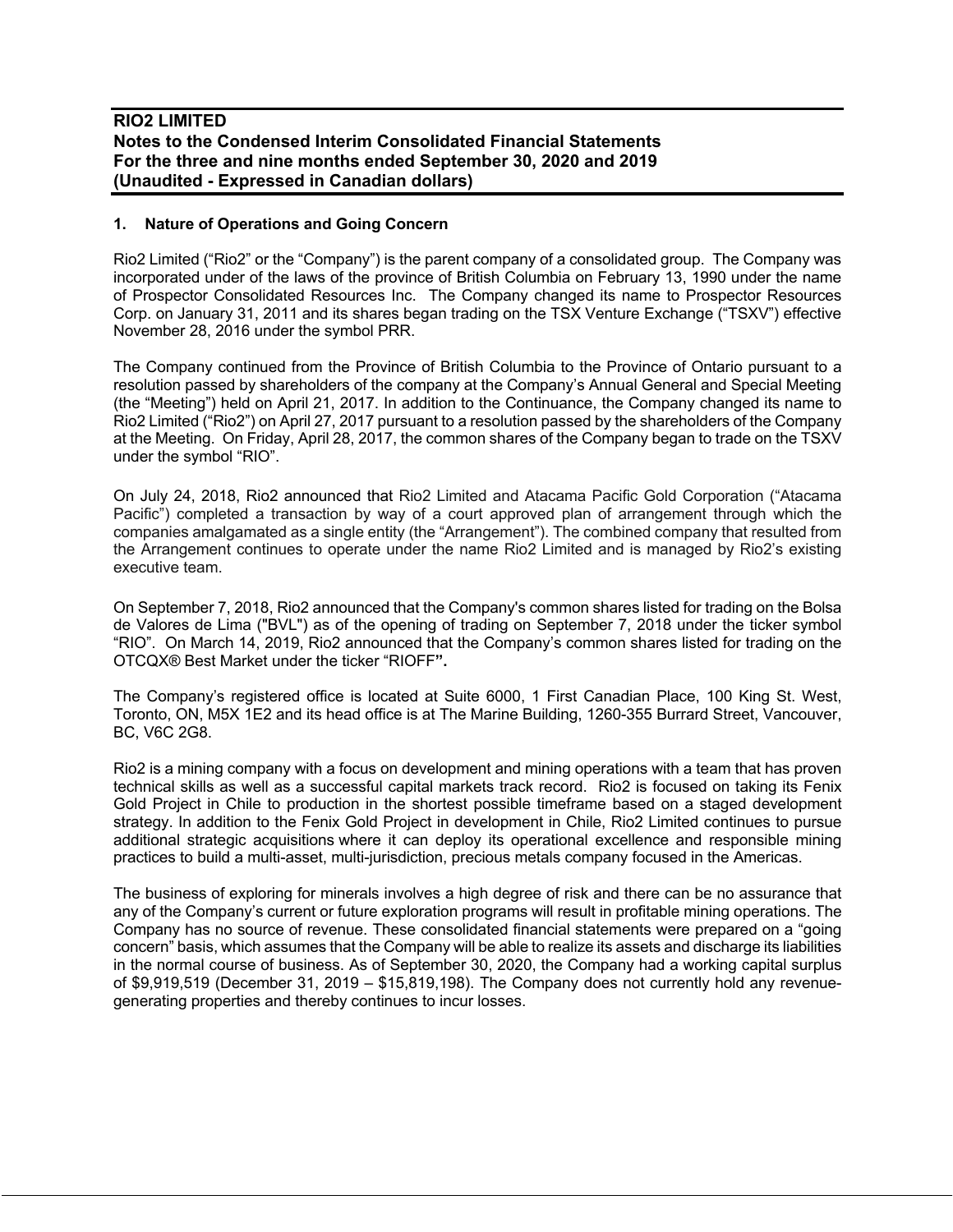#### **1. Nature of Operations and Going Concern (continued)**

The Company incurred a net and comprehensive loss for the nine months ended September 30, 2020 of \$8,973,222 (nine months ended September 30, 2019 – \$6,855,428) and negative cash flows from operations of \$4,570,735 for the nine months ended September 30, 2020 (September 30, 2019 – \$7,437,719). As at September 30, 2020, the Company had an accumulated deficit of \$45,166,691 (December 31, 2019 – \$38,024,587). The Company's ability to continue as a going concern is dependent upon its ability in the future to achieve profitable operations and in the meantime, to obtain the necessary financing to repay its liabilities when they become due. External financing will be sought to finance the operations of the Company and enable the Company to continue its efforts towards the exploration and development of its mineral properties. This condition, along with other matters set forth above, indicates the existence of a material uncertainty that may cast significant doubt about the Company's ability to continue as a going concern. These condensed interim consolidated financial statements do not include adjustments to the amounts and classification of assets and liabilities that might be necessary should the Company be unable to continue as a going concern.

### **2. Basis of Presentation**

#### Statement of Compliance

These condensed interim consolidated financial statements, including comparatives, have been prepared in accordance with International Financial Reporting Standards ("IFRS") as issued by the International Accounting Standards Board ("IASB") and Interpretations of the IFRS Interpretations Committee ("IFRIC"). These financial statements comply with International Accounting Standard ("IAS") 34 "Interim Financial Reporting". Certain disclosures included in the annual financial statements prepared in accordance with International Financial Reporting Standards ("IFRSs") as issued by the IASB have been condensed or omitted. Accordingly, these unaudited condensed interim consolidated financial statements should be read in conjunction with the Company's audited consolidated financial statements for the year ended December 31, 2019 and the accompanying notes included in those financial statements. For a full description of accounting policies, refer to the audited annual consolidated financial statements of the Company for the year ended December 31, 2019.

These consolidated financial statements were approved and authorized for issuance by the Board of Directors of the Company on April 8, 2021.

#### Basis of Presentation

These financial statements have been prepared on the historical cost basis except for certain financial instruments, which are measured at fair value. In addition, the financial statements have been prepared using the accrual basis of accounting, except for certain cash flow information.

The accounting policies applied in the preparation of these Unaudited Condensed Interim Consolidated Financial Statements are consistent with those applied and disclosed in the Company's Audited Consolidated Financial Statements for the year ended December 31, 2019.

#### Principles of Consolidation

These condensed interim consolidated financial statements include the accounts of the Company and its wholly-owned subsidiaries as follows: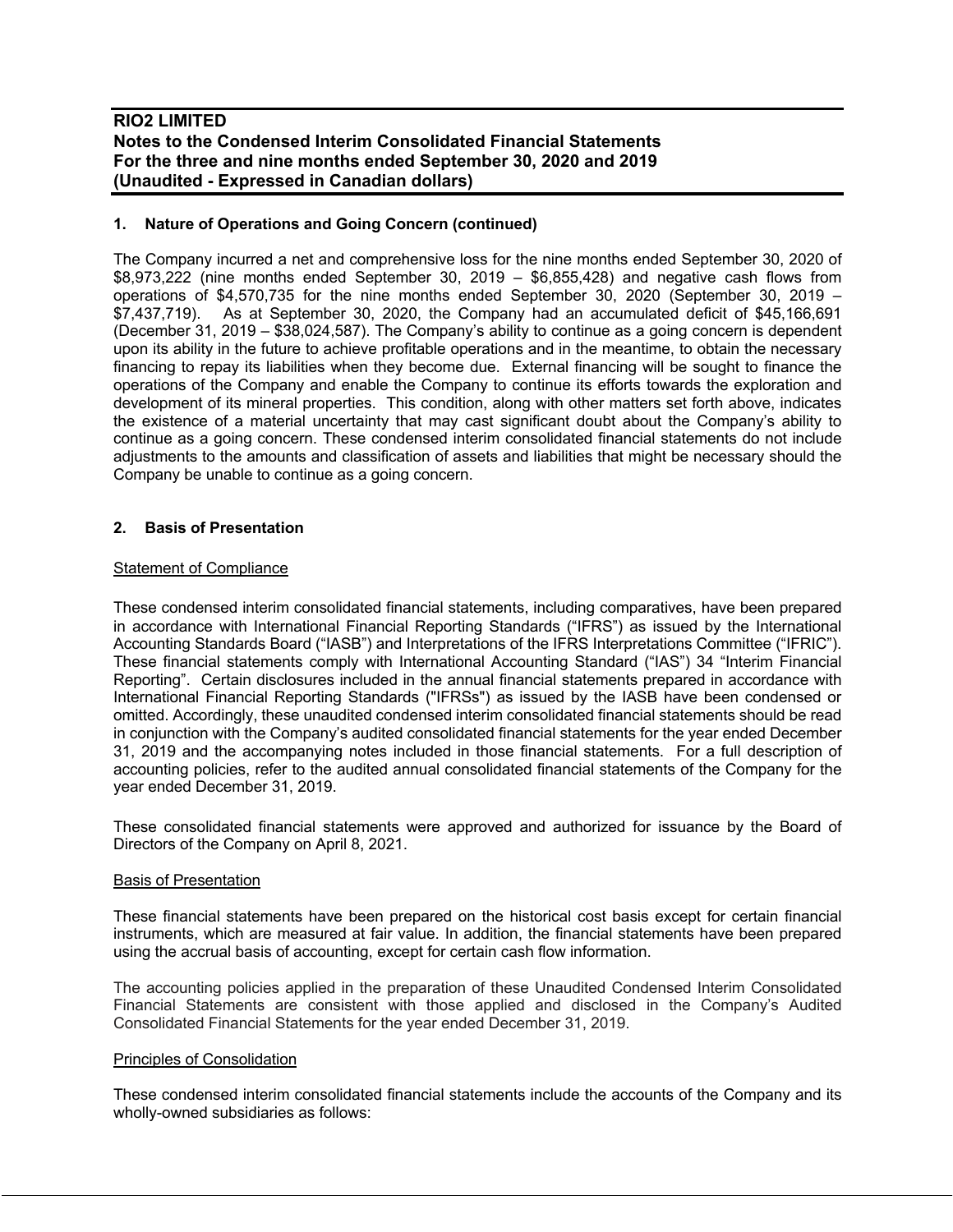### **2. Basis of Presentation (continued)**

| Name                      | Location | Ownership by the Company |                          |  |  |  |
|---------------------------|----------|--------------------------|--------------------------|--|--|--|
|                           |          | September 30, 2020       | December 31, 2019        |  |  |  |
| Fenix Gold Limitada       | Chile    | 100%                     | 100%                     |  |  |  |
| Rio2 S.A.C.               | Peru     | 100%                     | 100%                     |  |  |  |
| Rio2 Exploraciones S.A.C. | Peru     | 100%                     | 100%                     |  |  |  |
| Lince S.A.                | Chile    | 100%                     | $\overline{\phantom{a}}$ |  |  |  |

All material inter-company transactions and balances have been eliminated upon consolidation.

#### Use of Estimates

The preparation of financial statements in conformity with IFRS requires management to make estimates and assumptions which affect the reported amount of the Company's assets, liabilities, expenses, and related disclosures. Assumptions and estimates are based on historical experience, expectations, current trends, and other factors that management believes to be relevant at the time at which the Company's financial statements are prepared.

Management reviews, on a regular basis, the Company's accounting policies, assumptions, estimates, and judgements in order to ensure that the financial statements are presented fairly and in accordance with IFRS.

Critical accounting estimates are those that have a significant risk of causing material adjustment and are often applied to matters or outcomes that are inherently uncertain and subject to change. As such, management cautions that future events often vary from forecasts and expectations and that estimates routinely require adjustments.

#### Use of Judgements

The preparation of financial statements in accordance with IFRS requires management to make judgments, apart from those involving estimates, in applying accounting policies. The most significant judgments applying to the Company's financial statements include the assumptions of going concern and functional currency, as well as the determination of whether deferred tax assets are likely to be realized.

### **3. Financial Instruments and Risk Management**

The Company's financial instruments consist of cash, short term investments, interest receivable and accounts payable and accrued liabilities. The carrying values of the Company's financial instruments approximate their fair value due to the short term to maturity.

The Company examines the various financial instrument risks to which it is exposed and assesses the impact and likelihood of those risks and, when appropriate, takes steps to mitigate such risks. These risks may include credit risk, liquidity risk, and market risk.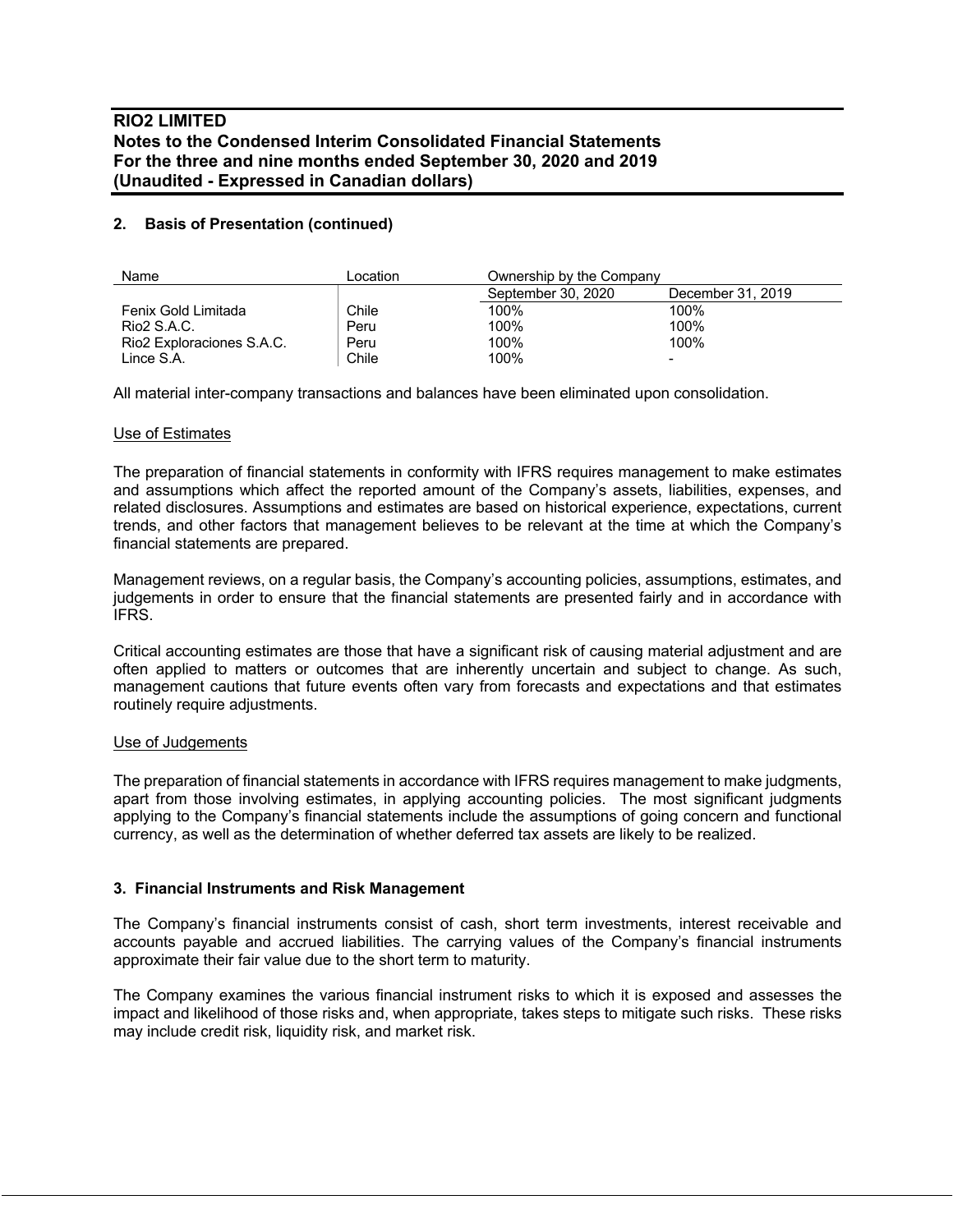#### **3. Financial Instruments and Risk Management (continued)**

#### *Credit Risk*

Credit risk is the risk that a party to the Company's financial assets will fail to discharge its obligation causing the Company financial loss. The Company's exposure to credit risk is in its cash and receivables. Cash is held in major financial institutions. Accordingly, the Company believes it has no significant credit risk.

#### *Liquidity Risk*

Liquidity risk is the risk that the Company will encounter difficulties in meeting its financial obligations associated with its financial liabilities as they fall due. The Company's objective is to ensure that there are sufficient committed financial resources to meet its short-term business requirements for a minimum of twelve months. As of September 30, 2020, the Company has cash totalling \$2,914,336 (December 31, 2019 - \$5,410,836), short term investments of \$7,061,141 (December 31, 2019 - \$14,060,407) and current liabilities of \$574,277 (December 31, 2019 - \$3,870,208). The current liabilities are accounts payable of \$564,277 due on demand, as well as an additional accrued liability of \$10,000 with an unknown date of settling the obligation (December 31, 2019 - Accounts payable of \$3,860,208 due on demand and accrued liabilities of \$10,000), as well as a lease liability of \$240,723 (December 31, 2019 - \$nil).

The Company has no formal credit facilities at this time and given the Company's current stage of development, it is not expected that such credit facilities would be available to the Company.

#### *Market Risk*

Market risk is the risk that the fair value of future cash flows of a financial instrument will fluctuate because of changes in market prices. Market risk is comprised of three types of risk: foreign currency risk, interest rate risk, and commodity price risk.

#### *Foreign Currency Risk*

Foreign exchange risk is the risk arising from changes in foreign currency fluctuations. The Company's functional currency is the Canadian Dollar. The Company operates in more than one country. As a result, a portion of the Company's expenditures, amounts receivable, accounts payable and accruals are denominated in U.S. Dollars, Chilean Pesos and Peruvian Soles and are therefore subject to fluctuation in exchange rates. The Company does not use any derivative instruments to reduce its exposure to fluctuations in foreign currency rates.

#### *Interest Rate Risk*

The Company is not exposed to interest rate risk due to the short-term nature of its cash held in a bank account.

#### *Commodity Price Risk*

The value of the Company's interests in mineral properties is related to the price of gold and the outlook for this mineral. Mineral prices have historically fluctuated widely and are impacted by numerous factors outside of the Company's control, including, but not limited to: industrial and retail demand, forward sales by producers and speculators, level of worldwide production, short-term changes in supply and demand because of speculators, hedging activities, and certain other factors. The Company is not actively managing its commodity risk.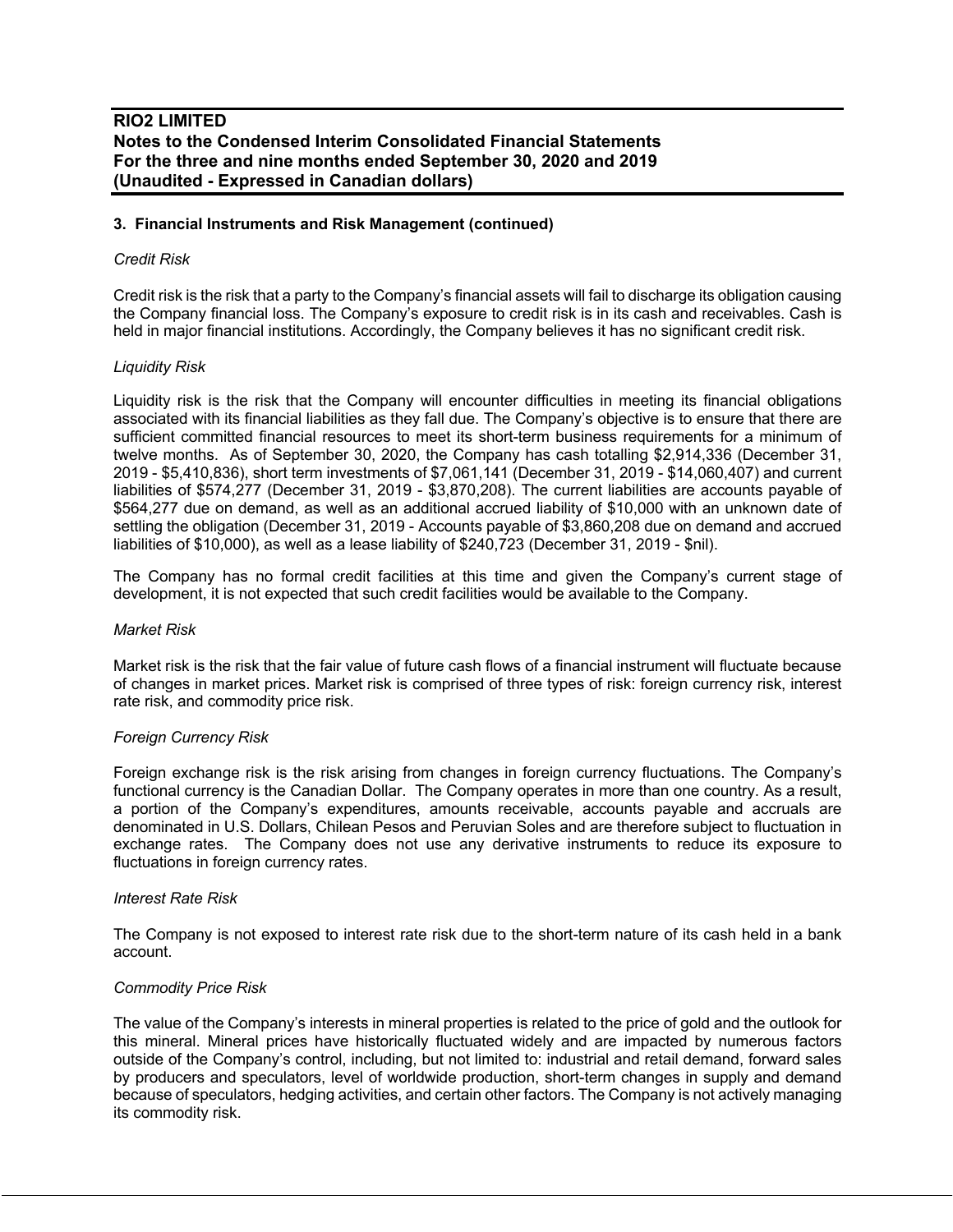### **3. Financial Instruments and Risk Management (continued)**

#### *Other Risks*

In December 2019, a novel strain of coronavirus was reported in Wuhan, China. On March 11, 2020, the World Health Organization declared the outbreak to constitute a pandemic. The spread of COVID-19 has severely impacted economies around the globe. In many countries, including Canada, businesses have been forced to cease or limit operations for long or indefinite periods of time. Measures taken to contain the spread of the virus, including travel bans, quarantines, maintaining minimum distances between people, and closures of non-essential services have triggered significant disruptions to businesses worldwide, resulting in significant unemployment and an economic slowdown. Global stock markets have also experienced great volatility and a significant weakening of certain sectors. Governments and central banks have responded with monetary and fiscal interventions designed to stabilize economic conditions. To date, the Company's operations have not been materially negatively affected by these events, apart from increasing costs, in particular around health and safety and housing field-staff. The duration and impact of the COVID-19 pandemic, as well as the effectiveness of government and central bank responses, remains unclear at this time. It is not possible to reliably estimate the duration of the impact, the severity of the consequences, nor the impact, if any, on the financial position and results of the Company for future periods.

### *Sensitivity Analysis*

The Company has accounts payable which are denominated in United States Dollars. A 10% change in the foreign exchange rate would impact comprehensive loss for the period by \$10,803 (December 31, 2019 – \$437,877).

### **4. Capital Risk Management**

The Company's objectives when managing capital are to safeguard the Company's ability to continue as a going concern in order to pursue the development of its mineral property interests and to maintain flexible capital structure for its projects for the benefit of its stakeholders. There have been no changes in the Company's objectives for managing capital or in what it considers capital from the prior year. In the management of capital, the Company includes the following components of shareholders' equity.

|                           |    | September 30,<br>2020    | December 31,<br>2019     |
|---------------------------|----|--------------------------|--------------------------|
| Share capital<br>Reserves | \$ | 125,580,451<br>9,223,150 | 119,966,686<br>8,242,121 |
|                           | J  | 134,803,601              | 128,208,807              |

The properties in which the Company currently has an interest are in the exploration and evaluation stage; as such the Company is dependent on external financing to fund its activities. In order to carry out any planned exploration and pay for administrative costs, the Company will spend its existing working capital and raise additional funds as needed. To maintain or adjust the capital structure, the Company may be required to issue new shares or debt or acquire or dispose of assets. The Company will continue to assess new properties and seek to acquire additional properties, if it feels there is sufficient geological or economic potential, and if it has adequate financial resources to do so. The Company is not subject to externally imposed capital requirements. The Company's overall capital management strategy remains unchanged from the prior year.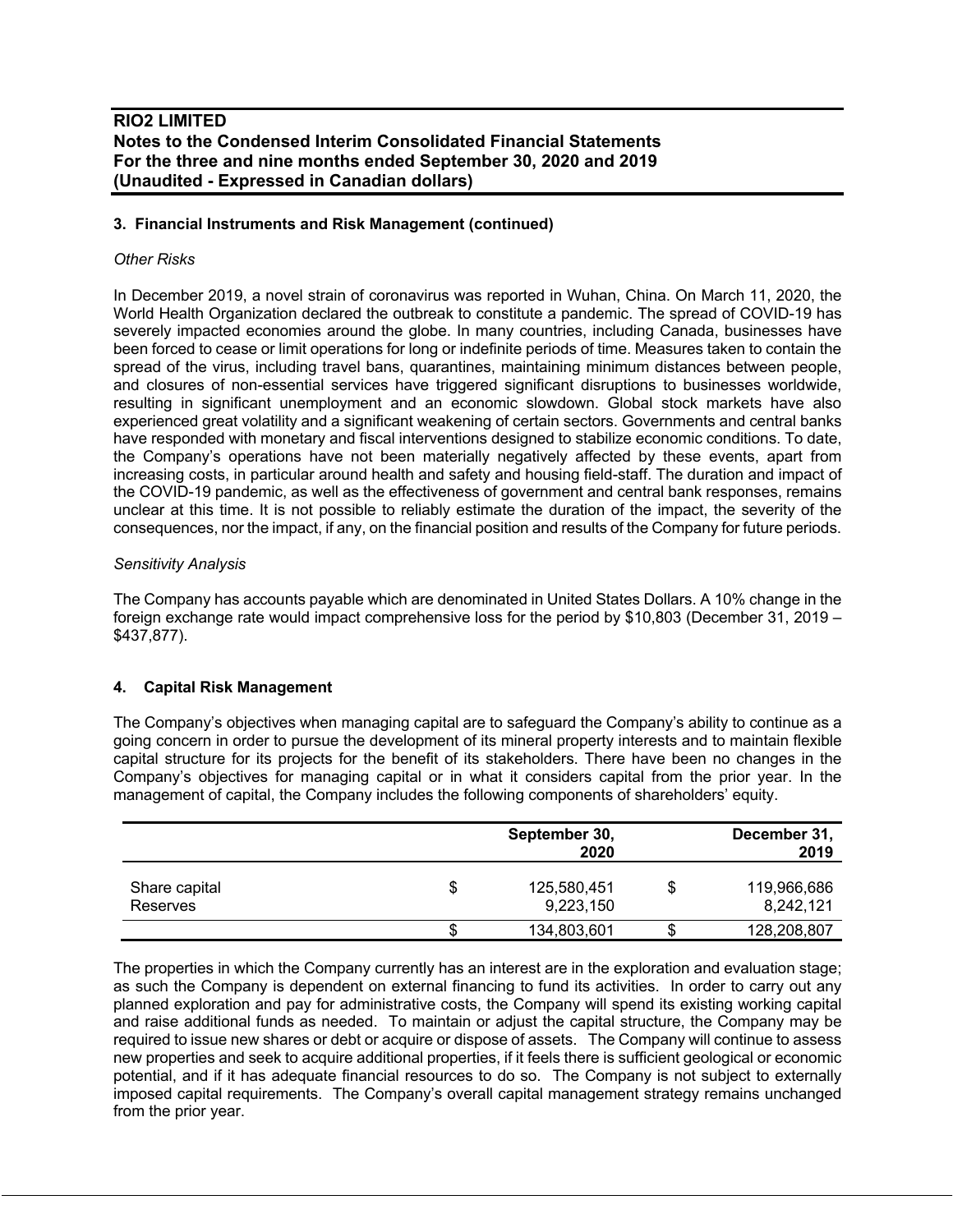#### **5. Lince Acquisition**

On April 15, 2020, Rio2 announced that it completed the strategic acquisition of Compañía Minera Paso San Francisco S.A. ("MPSF"). MPSF owns strategic mining infrastructure and facilities located adjacent to Rio2's Fenix Gold Project in Chile.

MPSF was acquired by Rio2 for USD \$1.5 million cash from Inversiones Alxar S.A. ("Alxar"), a subsidiary of Empresas Copec S.A., a large Chilean industrial conglomerate. Subsequent to the acquisition of MPSF, the name of MPSF was changed to Lince S.A. ("Lince").

The Company accounted for the transaction as an asset acquisition as Lince does not constitute a business. The purchase price was allocated to the assets acquired and liabilities assumed based on their relative fair values on the closing date. The purchase price allocation is a result of management's best estimates and assumption after taking into account all relevant information available. The preliminary purchase price has been determined and allocated as follows:

| Purchase price:                          |                 |
|------------------------------------------|-----------------|
| Cash paid                                | \$<br>2,083,062 |
|                                          | 2,083,062       |
| Purchase price allocation:               |                 |
| Cash                                     | \$<br>33,187    |
|                                          |                 |
| Prepaid expenses                         | 7.193           |
| Chilean IVA receivable                   | 73,673          |
| Property, plant and equipment            | 43.542          |
| Exploration and evaluation asset (Fenix) | 6,246,863       |
| Accounts payable                         | (53,209)        |
| Asset retirement obligation              | (4,268,187)     |
| Net assets acquired                      | 2,083,062       |

#### **6. Short Term Investments**

As at September 30, 2020, the Company had \$7,061,141 (December 31, 2019 – \$14,060,407) invested in Canadian dollar denominated guaranteed investment certificates ("GIC") at a major Canadian financial institution. \$7,000,000 was invested in a GIC that accrues interest at the Canada Prime Rate less 2.2% and expires on August 13, 2021. \$46,000 USD was invested in a GIC that accrues interest at 0.2% and expired on December 17, 2020. Upon expiry, the \$46,000 USD was reinvested and expires on December 17, 2021. Interest is accrued during the GIC term and is recorded in interest receivable.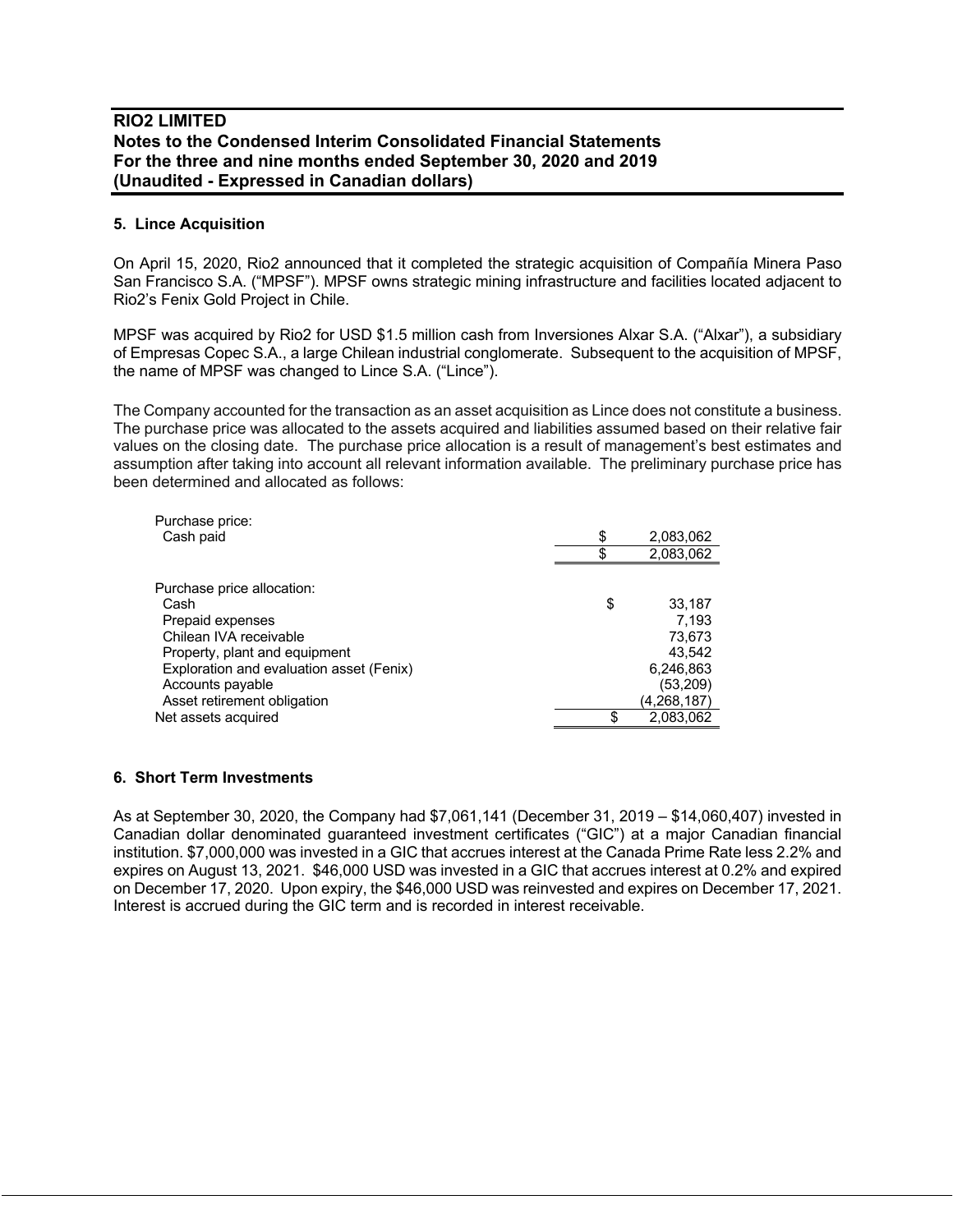### **7. Input Taxes Recoverable**

Input taxes recoverable consist of the following:

|                                   | <b>September 30, 2020</b> |              | <b>December 31, 2019</b> |
|-----------------------------------|---------------------------|--------------|--------------------------|
| Canadian GST/HST receivable       |                           | 8.092        | 7,071                    |
| Current input taxes recoverable   |                           | 8.092        | 7,071                    |
|                                   |                           |              |                          |
| Peruvian IGV receivable           |                           | 515.562      | 405.776                  |
| Chilean IVA receivable            |                           | 9,934,417    | 10,070,210               |
| Long term input taxes recoverable |                           | \$10,449,979 | \$10,475,986             |

The Peruvian Impuesto General a las Ventas ("IGV") receivable consists of input taxes recoverable for expenses incurred in Peru for the Fenix Gold Project.

The Chilean Impuesto al Valor Agregado ("IVA") relates to the Fenix Gold Project. The actual timing of receipt is uncertain as IVA is typically refundable only upon commercial operations; IVA receivable has therefore been classified as a non-current asset.

#### **8. Leases**

The Company entered into office leases that resulted in right-of-use assets and lease liabilities. The balances are as follows:

Right-of-use assets:

| Balances, December 31, 2019             |           |
|-----------------------------------------|-----------|
| Lease additions                         | 823,103   |
| Amortization                            | (187,632) |
| Balance, September 30, 2020             | 635,471   |
| Short term portion, right-of-use assets | (250,176) |
| Balance, September 30, 2020             | 385,295   |

Lease liabilities:

| Balance, December 31, 2019, Leases   |           |
|--------------------------------------|-----------|
| Recognition of liability             | 823,103   |
| Payments - Office and miscellaneous  | (238,062) |
| Accretion – Office and miscellaneous | 27,026    |
| Balance, September 30, 2020          | 612,067   |
| Short term portion, lease liability  | (240,723) |
| Balance, September 30, 2020          | 371,345   |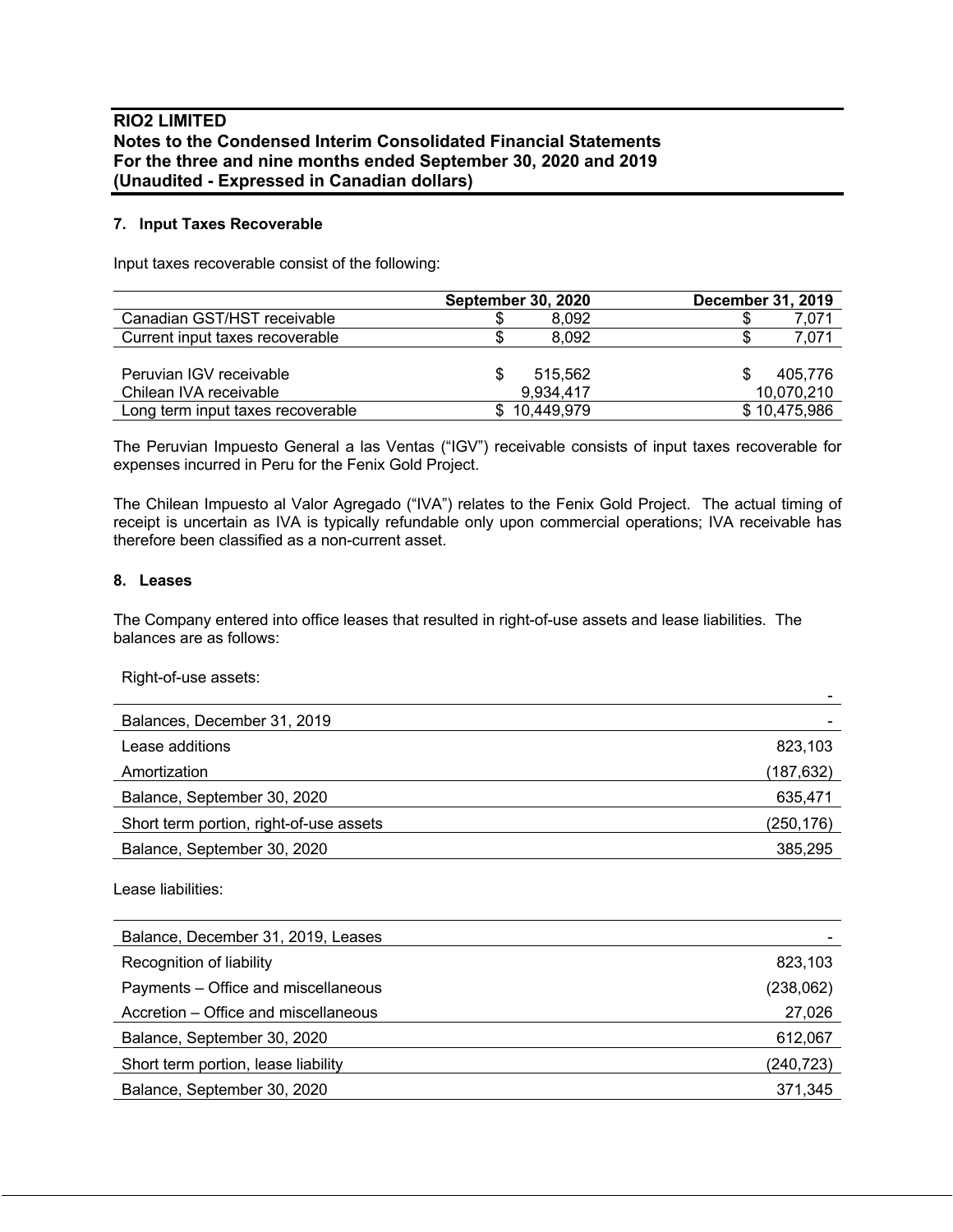### **9. Property and Equipment**

|                                         | Mine<br><b>Equipment</b> | Land  | <b>Office</b><br><b>Equipment</b> | <b>Software</b> | Total     |
|-----------------------------------------|--------------------------|-------|-----------------------------------|-----------------|-----------|
| Cost:                                   |                          |       |                                   |                 |           |
| Balance, December 31, 2019              |                          |       | 74.884                            | 263.161         | 338.045   |
| Additions                               | 70.298                   | 2,892 | 26.460                            | 18,362          | 118,012   |
| Balance, September 30, 2020             | 70,298                   | 2,892 | 101,343                           | 281,524         | 456.057   |
| Accumulated depreciation:               |                          |       |                                   |                 |           |
| Balance, December 31, 2019              |                          |       | (17,969)                          | (83, 330)       | (101,299) |
| Additions                               |                          |       | (18,464)                          | (34, 109)       | (52,573)  |
| Balance, September 30, 2020             | -                        |       | (36,433)                          | (117,439)       | (153,872) |
| Net book value at December 31,<br>2019  |                          |       | 56.915                            | 179.831         | 236.746   |
| Net book value at September 30,<br>2020 | 70,298                   | 2,892 | 64,910                            | 164.085         | 302,185   |

### **10. Exploration and Evaluation Assets**

|                             | <b>Fenix Gold Project</b><br>Chile | <b>Anocarire Gold</b><br><b>Project Chile</b> |            |     | Total      |
|-----------------------------|------------------------------------|-----------------------------------------------|------------|-----|------------|
| Balance, December 31, 2018  | \$53,089,535                       |                                               | 6,250,166  | \$. | 59,339,701 |
| Additions                   | 5,375,095                          |                                               |            |     | 5.375.095  |
| Option income received      |                                    |                                               | (796, 140) |     | (796, 140) |
| Effect of exchange rate     |                                    |                                               | (266,366)  |     | (266,366)  |
| Balance, December 31, 2019  | 58,464,630<br>S.                   |                                               | 5,187,660  | S   | 63,652,290 |
| Additions                   | 9.538.975                          |                                               |            |     | 9,538,975  |
| Effect of exchange rate     |                                    |                                               | 126,483    |     | 126,483    |
| Balance, September 30, 2020 | \$68,003,605                       |                                               | 5,314,143  |     | 73,317,748 |

#### Fenix Gold Project (Chile)

On July 24, 2018, the Company acquired the Fenix Gold Project. Evaluation related costs were capitalized to the asset from the date of acquisition by Rio2. Additions to the Fenix Gold Project include drilling, technical consultant fees, equipment rentals, acquisition of Lince and the asset retirement obligation for Lince (note 5).

#### Anocarire Project (Chile)

On July 24, 2018, the Company acquired the Anocarire Gold Project. Upon acquisition, the value of \$6,317,160 was assigned to Anocarire based on the \$4.8 million USD option payment that may be paid to Rio2 by Andex Minerals, a company controlled by a former director of Atacama Pacific. During the year ended December 31, 2018, a payment of \$200,000 USD was received. During the year ended December 31, 2019, a payment of \$600,000 USD was received.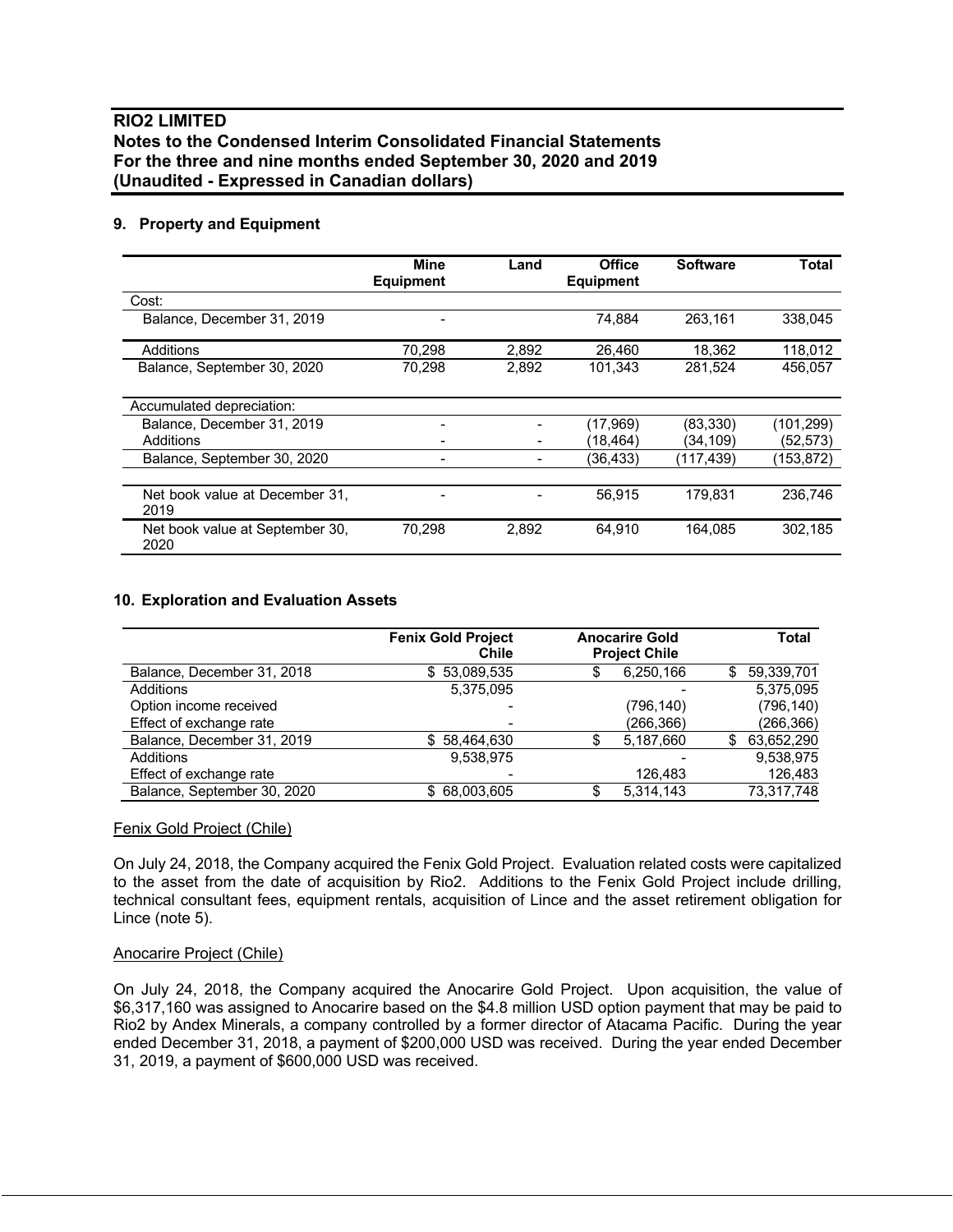#### **10. Exploration and Evaluation Assets**

On December 14, 2020, the option payment was revised so that Andex Minerals may pay Rio2 \$5 million USD by December 31, 2021. In addition, Rio2 received \$300,000 USD in December 2020 from Andex Minerals.

Payments under this option payment are being recorded as a reduction of the exploration and evaluation asset.

#### **11. Accounts Payable and Accrued Liabilities**

|                                         |     |                   | December 31,<br>2019 |                     |
|-----------------------------------------|-----|-------------------|----------------------|---------------------|
| Accounts payable<br>Accrued liabilities | S   | 564,277<br>10.000 | S                    | 3,860,208<br>10,000 |
|                                         | .T. | 574,277           | S                    | 3,870,208           |

#### **12. Asset Retirement Obligation**

The asset retirement obligation comprises:

|                                                       |   | September 30,<br>2020 |      | December 31,<br>2019                                 |
|-------------------------------------------------------|---|-----------------------|------|------------------------------------------------------|
| Balance, acquired (note 5)<br>Effect of exchange rate | S | 4,268,187<br>98.284   | - \$ | $\overline{\phantom{a}}$<br>$\overline{\phantom{a}}$ |
|                                                       |   | 4,366,471             | ß.   | $\overline{\phantom{0}}$                             |

In 2018, the reclamation and closure plan for Lince was submitted to the Chilean Government. The undiscounted obligation is 116,531 Chilean Unidad de Fomento (UF), which converts to \$5,358,572. The majority of the work will be done in 2025 – 2026. The credit adjusted risk free rate is 1.46%.

#### **13. Capital Stock**

#### a. Share capital

During February and March 2019, the Company completed a non-brokered private placement via two tranches. The Company issued a total of 15,217,391 units at \$0.46 per unit for aggregate gross proceeds of \$7,000,000. Each unit consists of one common share and one whole common share purchase warrant. Each warrant will entitle the holder thereof to acquire one additional common share at a price of \$0.65 per Common Share for a period of two years following the issuance of the warrant. Share issuance costs of \$342,152 were paid in connection with this private placement.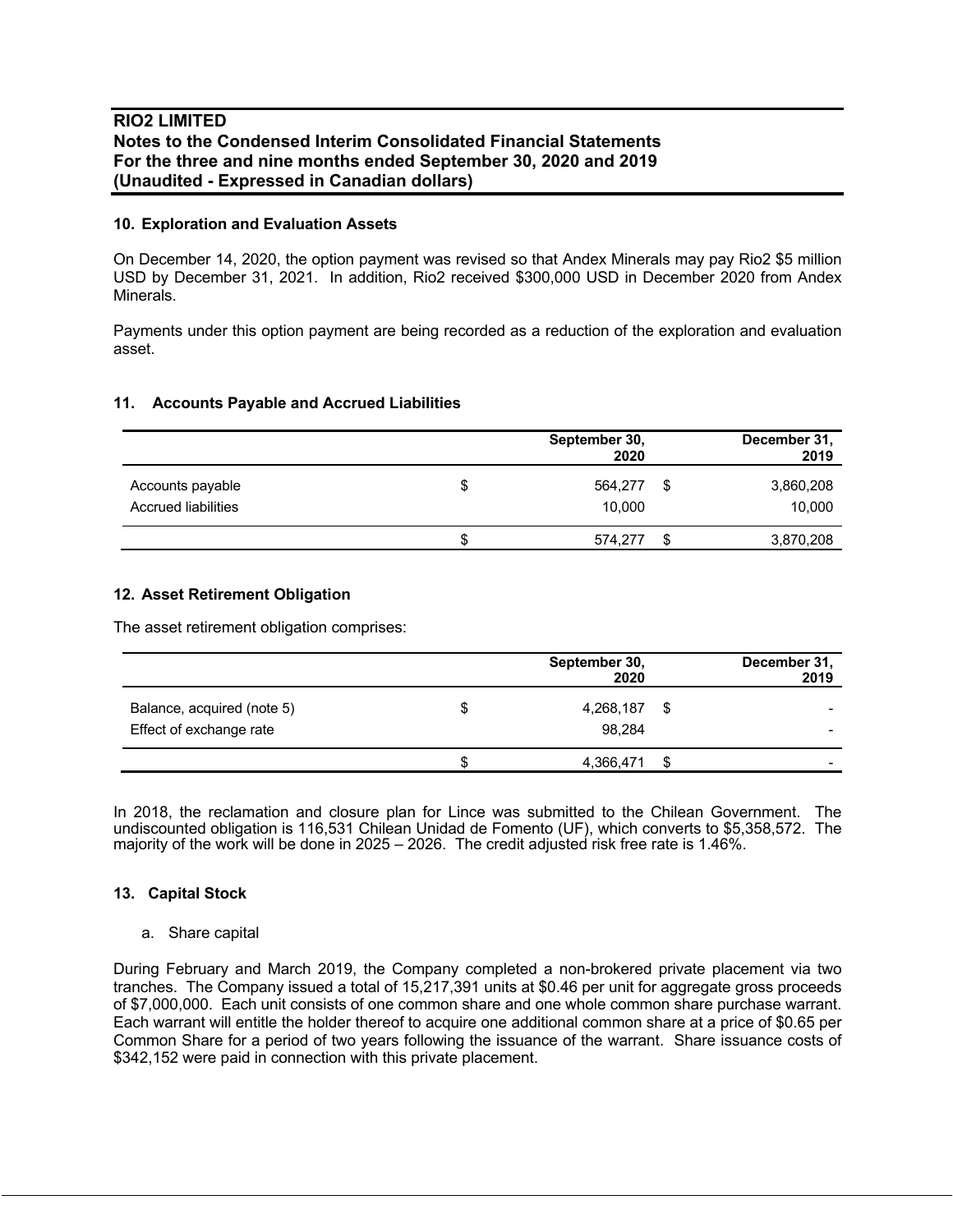### **13. Capital Stock (continued)**

On August 13, 2019, Rio2 completed a bought deal. The Company issued 62,500,000 units of the Company at a price of \$0.40 per unit for aggregate gross proceeds of \$25,000,000. Each unit consists of one common share of the Company and one-half of one common share purchase warrant. Each warrant entitles the holder to acquire one Common Share at an exercise price of \$0.50 for a period of 36 months following the closing of the Offering. Share issuance costs of \$1,742,101 were paid in connection with the bought deal.

Authorized share capital consists of an unlimited number of common shares of which 190,170,301 were issued and outstanding as at September 30, 2020 (December 31, 2019 – 181,431,278).

b. Share-based payments

The Company's stock option plan and its share incentive plan authorizes the directors to grant stock options and Restricted Share Units ("RSUs") to executive officers, directors, employees and consultants enabling them to acquire from treasury up to that number of shares equal to 10 per cent of the issued and outstanding common shares of the Company. The shareholders of the Company last approved the Stock Option Plan at a meeting held on June 25, 2020.

The number and exercise price of options granted is determined by the directors, subject to regulatory approval if required. Options may be granted for a maximum term of 10 years and vest as determined by the board of directors. The Black-Scholes Option Pricing Model is used to estimate the fair value of options granted. Vesting periods are over a 3-year period.

Stock option transactions are summarized as follows:

|                                         | Number of options | <b>Weighted Average</b><br>Exercise Price (\$/option) |  |  |
|-----------------------------------------|-------------------|-------------------------------------------------------|--|--|
| Outstanding, December 31, 2019          | 13,833,074        | 0.82                                                  |  |  |
| Issued                                  | 3.850.000         | 0.65                                                  |  |  |
| Exercised                               | (958, 130)        | 0.52                                                  |  |  |
| Expired or cancelled                    | (1,358,462)       | 0.77                                                  |  |  |
| Outstanding, September 30, 2020         | 15,366,482        | 0.80                                                  |  |  |
| Options exercisable, September 30, 2020 | 7.272.026         | 1.01                                                  |  |  |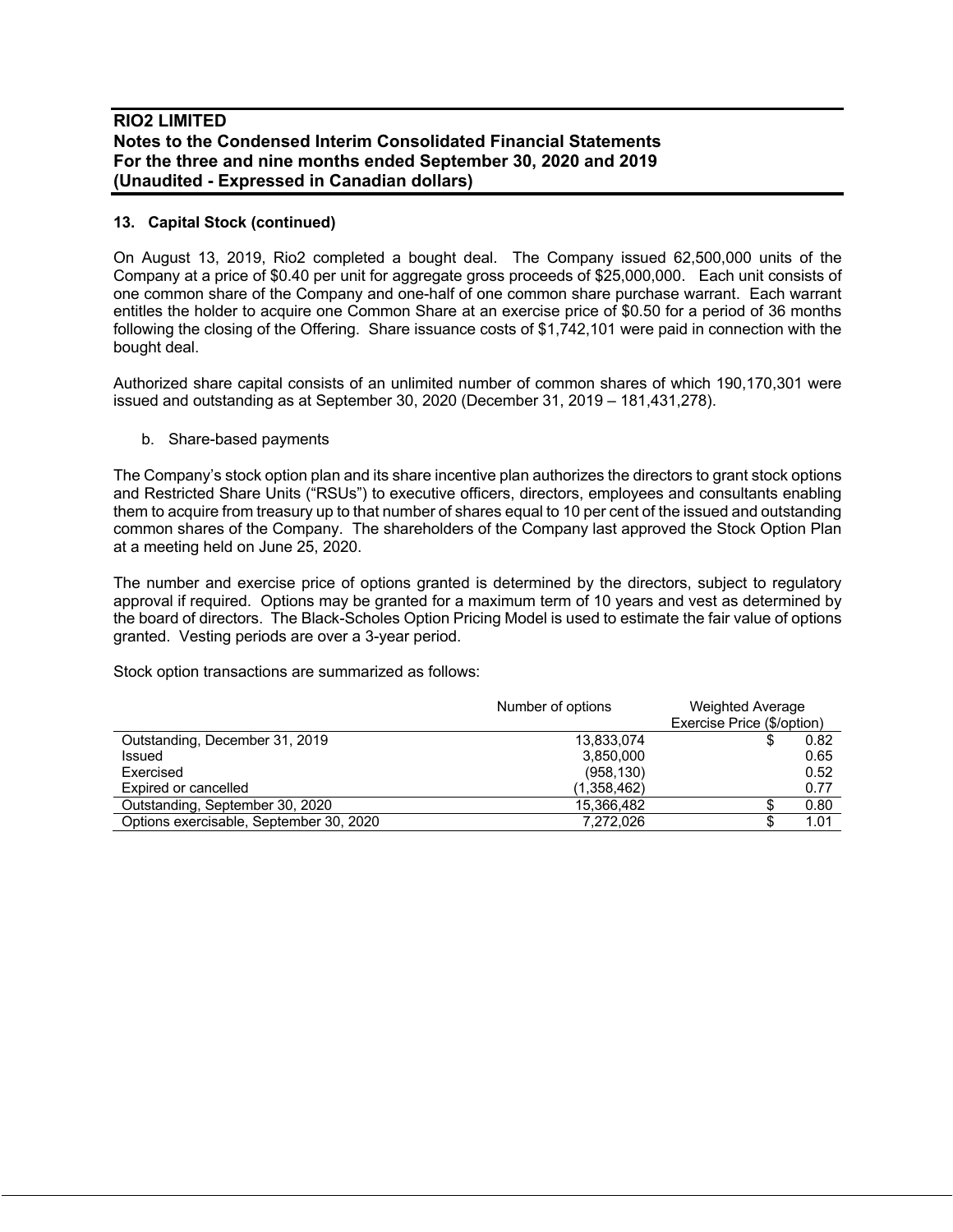### **13. Capital Stock (continued)**

Stock options outstanding at September 30, 2020 were:

|                      | Outstanding                                     |                                    | <b>Exercisable</b>   |                                    |
|----------------------|-------------------------------------------------|------------------------------------|----------------------|------------------------------------|
| Number of<br>Options | Weighted average remaining<br>contractual years | Weighted average<br>exercise price | Number of<br>Options | Weighted average<br>exercise price |
| 330.049              | 0.18                                            | \$0.30                             | 330,049              | \$0.30                             |
| 542.932              | 0.46                                            | \$0.76                             | 542,932              | \$0.76                             |
| 445.566              | 0.82                                            | \$0.91                             | 445.566              | \$0.91                             |
| 1,366,735            | 1.42                                            | \$1.53                             | 1,366,735            | \$1.53                             |
| 500.025              | 1.56                                            | \$2.25                             | 500.025              | \$2.25                             |
| 166.675              | 1.66                                            | \$2.56                             | 166,675              | \$2.56                             |
| 333.350              | 1.92                                            | \$1.66                             | 333.350              | \$1.66                             |
| 777,817              | 2.49                                            | \$0.82                             | 533,360              | \$0.82                             |
| 1,873,333            | 2.99                                            | \$0.65                             | 1,260,000            | \$0.65                             |
| 5,380,000            | 3.95                                            | \$0.55                             | 1,793,333            | \$0.55                             |
| 3,650,000            | 4.74                                            | \$0.65                             |                      | \$0.65                             |
| 15,366,482           | 3.28                                            | \$0.80                             | 7,272,026            | \$1.01                             |

Each option entitles the holder to purchase one Common Share for a period of five years from the date of grant. The options granted by Rio2 vest 1/3 equally over a three-year period. The options assumed from Atacama Pacific, if not already vested, vested in full on July 24, 2018. The grant of the RSUs and options are subject to the terms of the Share Incentive Plan and the Stock Option Plan respectively, and final regulatory approval and if applicable, shareholder approval.

RSU transactions are summarized as follows:

| Number of RSUs |
|----------------|
| 312.237        |
| (212, 237)     |
| 100.000        |
|                |
|                |

The RSUs, which original terms saw a vesting schedule of 1/3 equally over a three-year period, include a time-based and a performance-based component with a multiplier as determined by the Company's Board of Directors, and entitle the holder to an amount computed by the value of a notional number of Common Shares designated in the award.

The RSUs may be settled in equity instruments, or cash, at the sole discretion of the Company. The choice to settle in equity instruments does not have any commercial substance and the Company does not have a past practise of settling in cash.

On April 23, 2020, 162,237 RSUs were settled via the issuance of common shares of the Company. A multiplier of 2 was awarded, therefore, a total of 324,474 common shares of the Company were issued on April 23, 2020.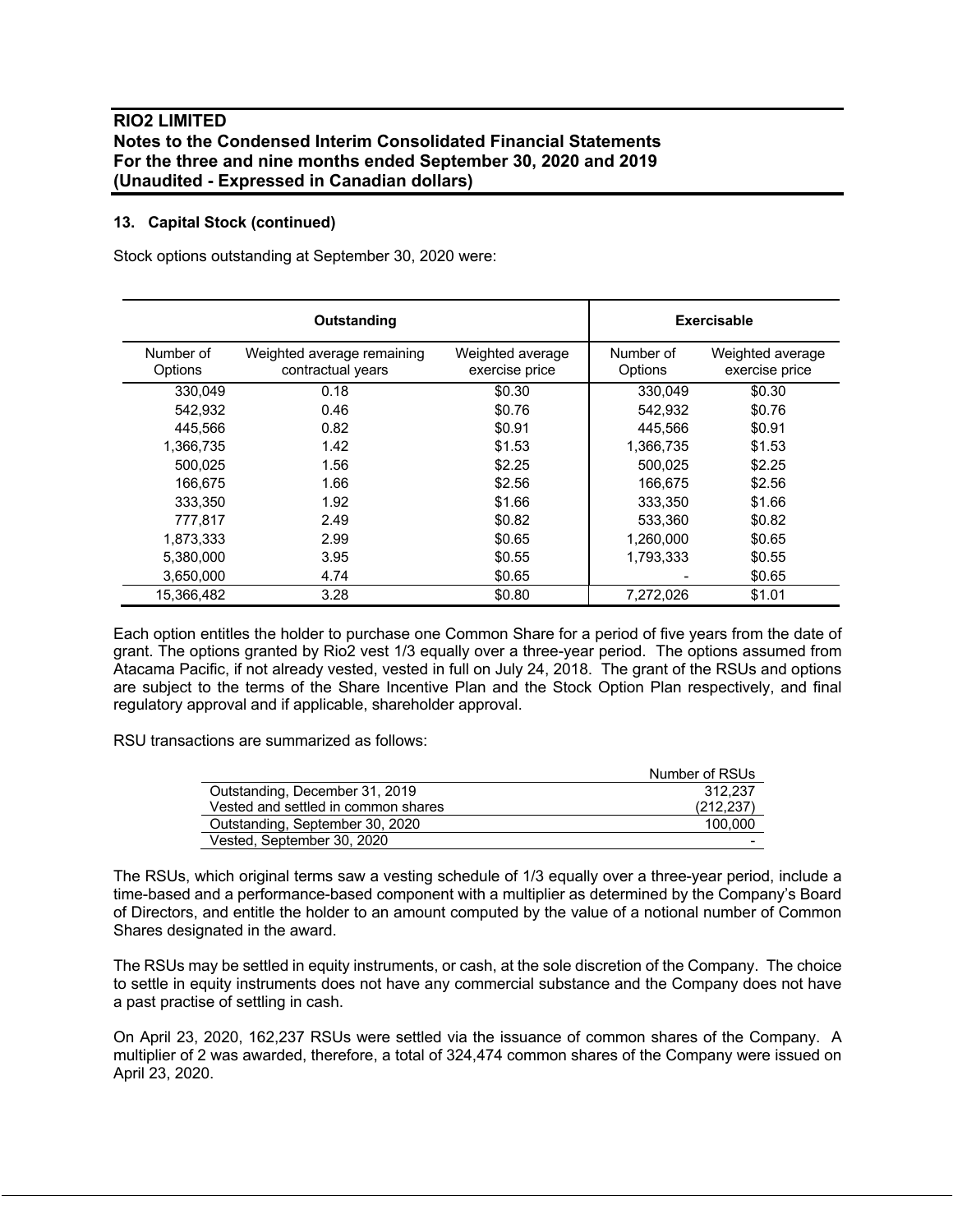#### **13. Capital Stock (continued)**

On September 11, 2020, 50,000 RSUs were settled via the issuance of common shares of the Company. A multiplier of 2 was awarded, therefore, a total of 100,000 common shares of the Company were issued on September 11, 2020.

#### c. Warrants

In February and March 2019 as part of the private placement of 15,217,391 units, the Company issued 15,217,391 warrants with an exercise price of \$0.65 and an expiry of two years. 12,623,525 warrants will expire on February 28, 2021 and 2,593,866 warrants will expire on March 13, 2021.

On August 13, 2019, as part of the bought deal of 62,500,000 units, the Company issued 31,250,000 warrants with an exercise price of \$0.50, which will expire on August 13, 2022.

Warrants outstanding as of September 30, 2020 were:

| Expiry dates      | Number of warrants | Conversion price |  |
|-------------------|--------------------|------------------|--|
| February 28, 2021 | 8.356.656          | \$0.65           |  |
| March 13, 2021    | 2.479.866          | \$0.65           |  |
| August 13, 2022   | 28.274.450         | \$0.50           |  |
|                   | 39.110.972         |                  |  |

#### d. Reserves

Reserves recognizes share-based compensation expense until such time that the stock options and RSUs are exercised, at which time the corresponding amount will be transferred to share capital.

#### **14. Related Party Transactions**

Key management consists of the Board of Directors and senior management. Senior management is defined as the President & CEO, and Executive Vice Presidents. Key management compensation for the three and nine months ended September 30, 2020 and 2019 was as follows:

|                                                        |     | Three months ended<br>September 30, |     |         | Nine months ended<br>September 30, |                  |  |
|--------------------------------------------------------|-----|-------------------------------------|-----|---------|------------------------------------|------------------|--|
|                                                        |     | 2020                                |     | 2019    | 2020                               | 2019             |  |
| Senior management – consulting and<br>employment costs | SS. | 341.910                             | \$. | 430.558 | \$1,025,731                        | \$1.146.014      |  |
| Share-based compensation                               |     | 335,031                             |     | 233,370 | 1,053,107                          | 624.675          |  |
| Directors' fees                                        |     | 68.249                              |     | 55,250  | 163.499                            | 55,250           |  |
|                                                        |     | 745.190                             |     | 719.178 | \$2.242.337                        | 1,825,939<br>\$. |  |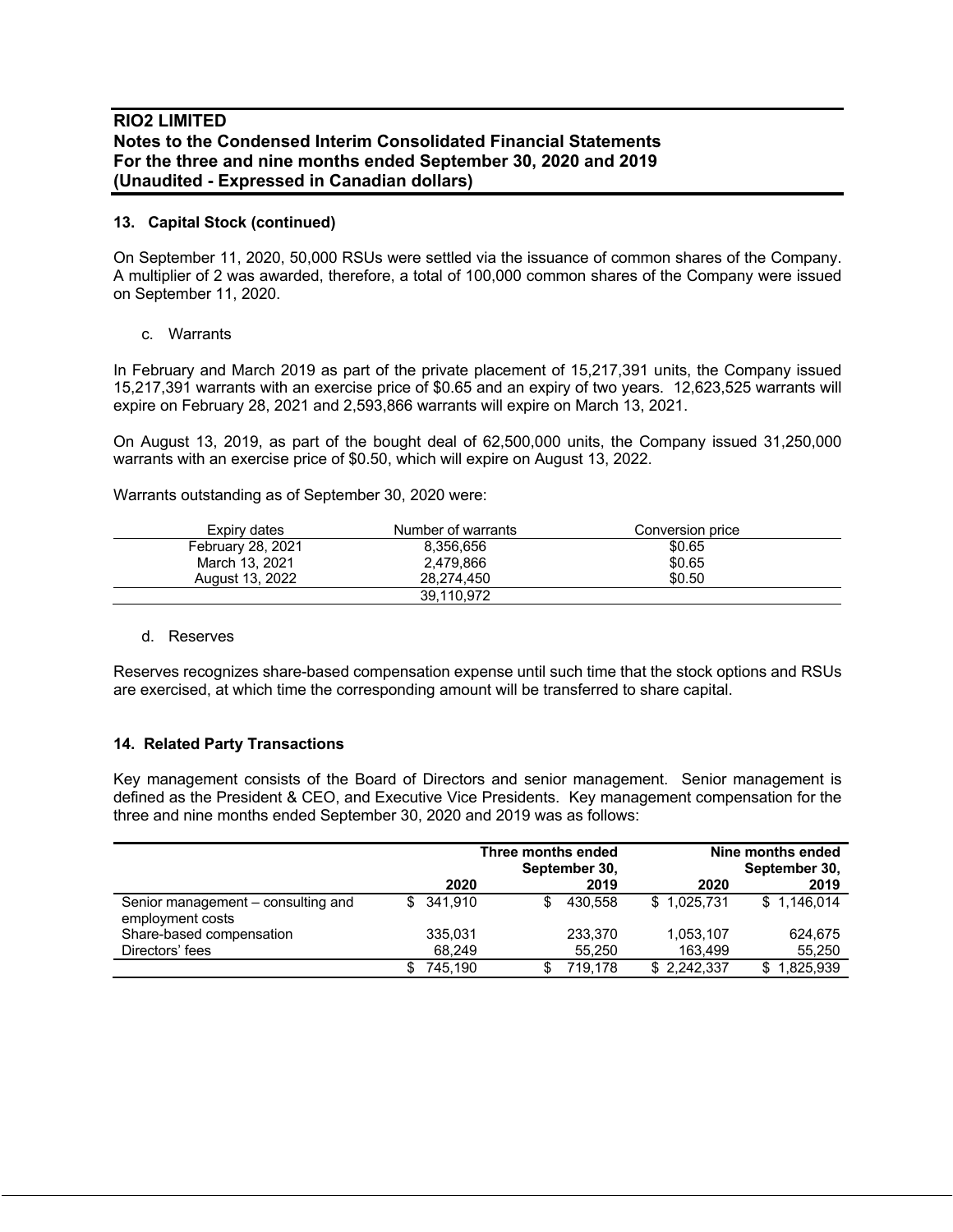#### **14. Related Party Transactions (continued)**

In addition to the compensation for directors and officers, the Company had the following transactions with related parties:

- (a) During the three months ended September 30, 2020, the Company incurred legal fees of \$14,454 (2019 - \$97,902) to a firm in which a former director (who ceased being a director on May 28, 2019) of the Company was a partner. During the nine months ended September 30, 2020, the Company incurred legal fees of \$33,178 (2019 - \$210,211) to a firm in which a former director of the Company is a partner.
- (b) During the three months ended September 30, 2020, the Company incurred management fees of \$25,000 (2019 - \$75,185) to a company owned by a director of Rio2. During the nine months ended September 30, 2020, the Company incurred management fees of \$174,775 (2019 - \$224,733) to a firm in which a director of the Company is the owner.

#### **15. Segmented Information**

The Company's business consists of a single reportable segment being mineral exploration and development.

During the three and nine months ended September 30, 2020, the Company had three operating segments in three geographic areas: the corporate office in Canada, development of the Fenix Gold Project in Chile, the support of the Fenix Gold Project in Peru. Segmented disclosure of the Company's assets and liabilities is as follows:

|                                                                                    |               |                 |                          | September 30, 2020       |
|------------------------------------------------------------------------------------|---------------|-----------------|--------------------------|--------------------------|
|                                                                                    | Canada        | Chile           | Peru                     | Total                    |
| Property and equipment<br>Exploration and                                          | \$            | \$<br>122,951   | \$<br>179,234            | \$<br>302,185            |
| evaluation assets                                                                  |               | 73,317,748      |                          | 73,317,748               |
| Other assets                                                                       | 7.785.942     | 12,017,423      | 1,766,428                | 21,569,793               |
| Total assets                                                                       | \$7,785,942   | \$85,458,122    | \$1,945,662              | \$95,189,726             |
| Accounts payable and<br>accrued liabilities<br>Lease liability<br>Asset retirement | \$<br>105,619 | \$<br>68,593    | \$<br>400,065<br>612,068 | \$<br>574,277<br>612,068 |
| obligation                                                                         |               | 4,366,471       |                          | 4,366,471                |
|                                                                                    | 105,619       | \$<br>4,435,064 | \$<br>1,012,133          | \$<br>5,552,816          |